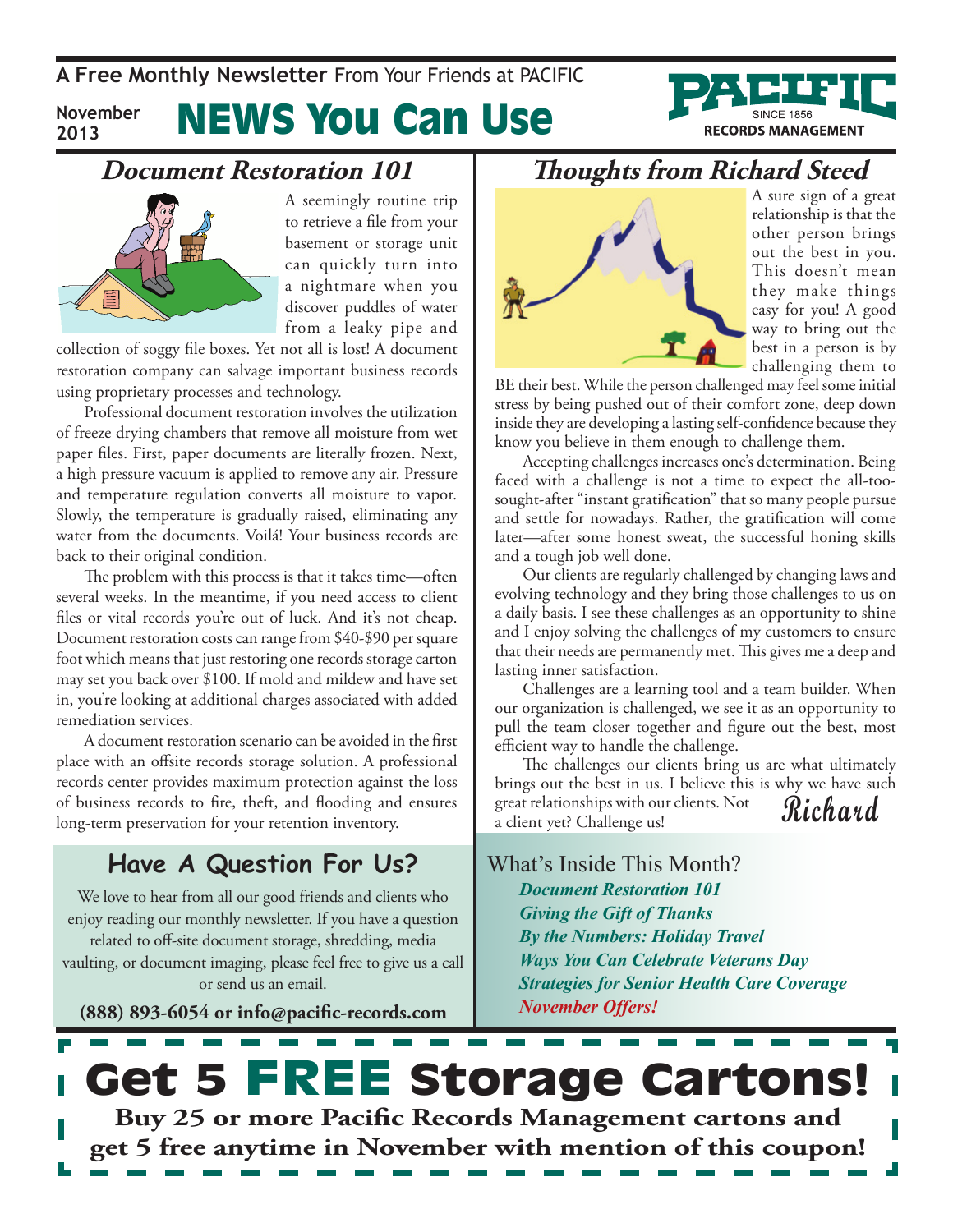## **Giving the Gift of Thanks**

After every holiday season, there is left the long list of thank you notes to write. It can be challenging enough for an adult to tackle this activity, but getting kids to write thank you notes can be, well, a thankless job. Here are some tips to make the art of thanking a more natural and fun process.

### **Make it fun.**

Get out your art supplies, paper scraps, stickers, glue, markers, and other fun craft items. Let them create unique cards to write their thank you messages. A simple way to make it fun is to have them write on a single sheet of paper. Cut the paper into large, irregularly-shaped pieces. Tuck into a colorful envelope. The recipient will have the fun of putting together the puzzle thank you message.

### **Help them out.**

If you have a younger child, realize that the idea of writing over and over can be daunting. Help them out by letting them dictate their thank you and writing it for them. They can add a colorful drawing or even just their name written at the bottom. For even younger kids, video them saying thank you and send their message via email.

#### **Set a deadline.**

"What'd he do?"-

It is easy to procrastinate when there is no deadline. Thank you notes are best sent out within a month of receiving the gift. Tie the task to a reward, and you'll be providing even greater incentive. But don't despair if it is not getting done right away. A thank you note is appreciated even if sent late.

## **Barking Infraction**

A police officer was visiting a school to give a talk on safety to the children. As he parked in front of the school, a girl walked by his van and noticed that he had a K-9 partner, a large German Shepherd, in the back. The dog started barking, so the little girl stopped and stared at him. She asked the police officer, "Is that a dog you got back there?" "Why, yes," the officer replied. "It sure it!" The little girl looked puzzled and then asked,

## **November Holidays and Events**

2 Plan Your Epitaph Day 3-9 Give Wildlife a Brake Week 3 Daylight Saving Time Ends 3 Zero-Tasking Day 4 Job Action Day 6 Saxophone Day 8 Cook Something Bold and Pungent Day 11 Veterans Day 13 World Kindness Day 14 International Girls Day 14 World Diabetes Day 15 I Love to Write Day 16 International Day for Tolerance 17-23 American Education Week 17 Homemade Bread Day 17 World Day of Remembrance for Road Traffic Victims 19 "Have a Bad Day" Day 20 Name Your PC Day 20 Universal Children's Day 21 Great American Smokeout 21 World Television Day 23 Family Volunteer Day 24-30 Better Conversation Week 24 Celebrate Your Unique Talent Day 25 Shopping Reminder Day 28 Thanksgiving Day 29 Buy Nothing Day 29 Maize Day 30 Computer Security Day

### *November is also . . .*

American Diabetes Month Aviation History Month Banana Pudding Lovers Month Diabetic Eye Disease Month Lung Cancer Awareness Month National Novel Writing Month Peanut Butter Lovers' Month Vegan Month

# **Quick Tips: Money Tip**

Take care when using a rewards program from a credit card company. These programs give you cash back or other incentives like gift cards or airline miles when you use your card. This gives you an incentive to charge everything you can to your card, which is what the credit card company wants. If you don't pay off your balance every month, however, you will be paying more in interest than what you will get back in incentives. Consider carefully whether using the card just for the rewards makes sense.

The material contained in this newsletter is for informational purposes only and is based upon sources believed to be reliable and authoritative; however, it has not been independently verified by us. This newsletter should not be construed as offering professional advice. For guidance on a specific matter, please consult a qualified professional.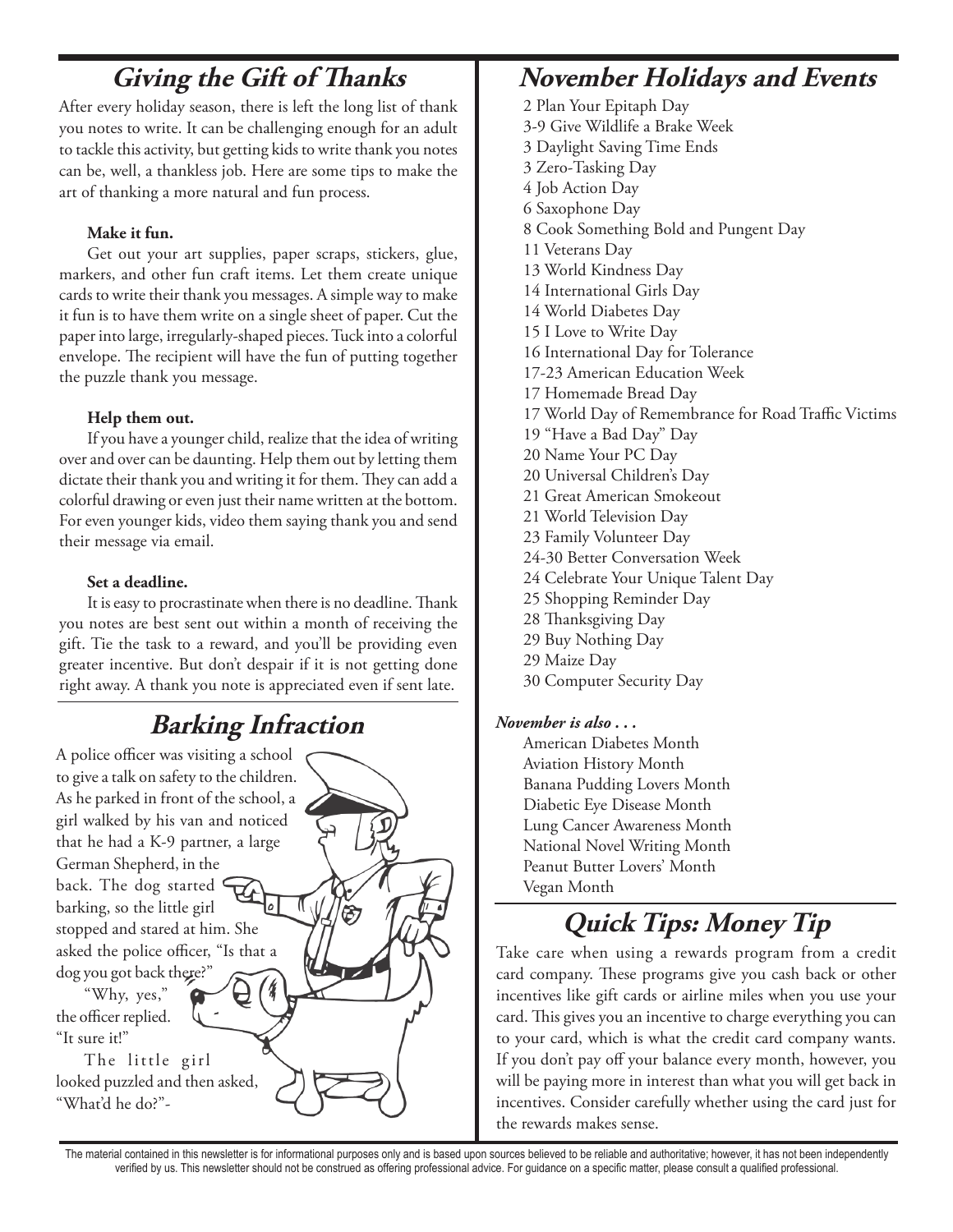# PacBlog

PacBlog is the monthly web log of Pacific Records Storage To read this month's installment, please click the title below.

#### [http://pacific-records.com/money-saving-tips-managing](http://pacific-records.com/money-saving-tips-managing-information)[information](http://pacific-records.com/money-saving-tips-managing-information)

You may also access the PacBlog at the URL below. There you will find this month's installment along with archives of previous installments.

### **<http://pacific-records.com/category/pacnews> Help for Irregular Heartbeat**

A recent study showed that adults with the highest level of omega-3 fatty acids, found in oily fish and some enriched foods like eggs and fish oil supplements, were 30 percent less likely to develop chronic arrhythmia, also known as irregular heartbeat.

Up to nine percent of the population will develop atrial fibrillation by the time they reach age 80. Irregular heartbeat can lead to stroke and heart failure. There are few treatments for this condition, so doctors often prescribe blood-thinning drugs to try to head off the risk of stroke.

Researchers found that omega-3 fats with high DHA levels gave the greatest benefits. They believe that the fatty acids found in fish work by stabilizing the excitability of heart muscle cells. Unfortunately, there have been no studies showing that increasing omega-3 fats help in those people who have already developed arrhythmia. But as a preventative, it looks very promising.

## **Do You Want To Win A \$25 VISA Gift Card?**



Each month we'll give you a new challenge of some type. All those who reply with a correct answer are eligible to win. At the end of the month we'll draw a lucky name.

Here is this month's challenge:

At this very moment, every human being on the planet is doing this. What is it?

**Last Month's Answer to:** *I'm a word of 6 letters. Without me, you wouldn't be. My last 3 letters are feminine. My first 4 spell an insect. Remove my 1st letter, I become an alternative. Who am I?* **MOTHER**

Email your answer to **info@pacific-records.com Last month's Winner: Ron J. Ward Operations Manager, CED**

## **November Service Awards** Celebrating Pacific Employee Anniversaries

**10 years** Vladimir Makarov

> **6 years** Gabriel Pereira

## **By the Numbers: Holiday Travel**

- About 91 percent of all long-distance holiday travel is by personal vehicle. Only six percent of holiday travel is by air.
- Over 93 million travelers venture at least 50 miles from their home each end-of-year travel period.
- Travelers journey an average of 706 miles roundtrip over the end-of-year travel period.
- Thanksgiving Day is the most dangerous day of the year to travel, with an average of over 500 people killed in traffic accidents that day.
- Sitting over the wing or near the front of an airplane will give you the smoothest ride, the back feels turbulence the most.



# 3 months FREE secure Destruction service

*Get 3 months of free Secure Destruction service when you sign up for a new Secure Destruction account with a one-year agreement. Just mention this coupon! Email info@pacific-records.com for more information.*